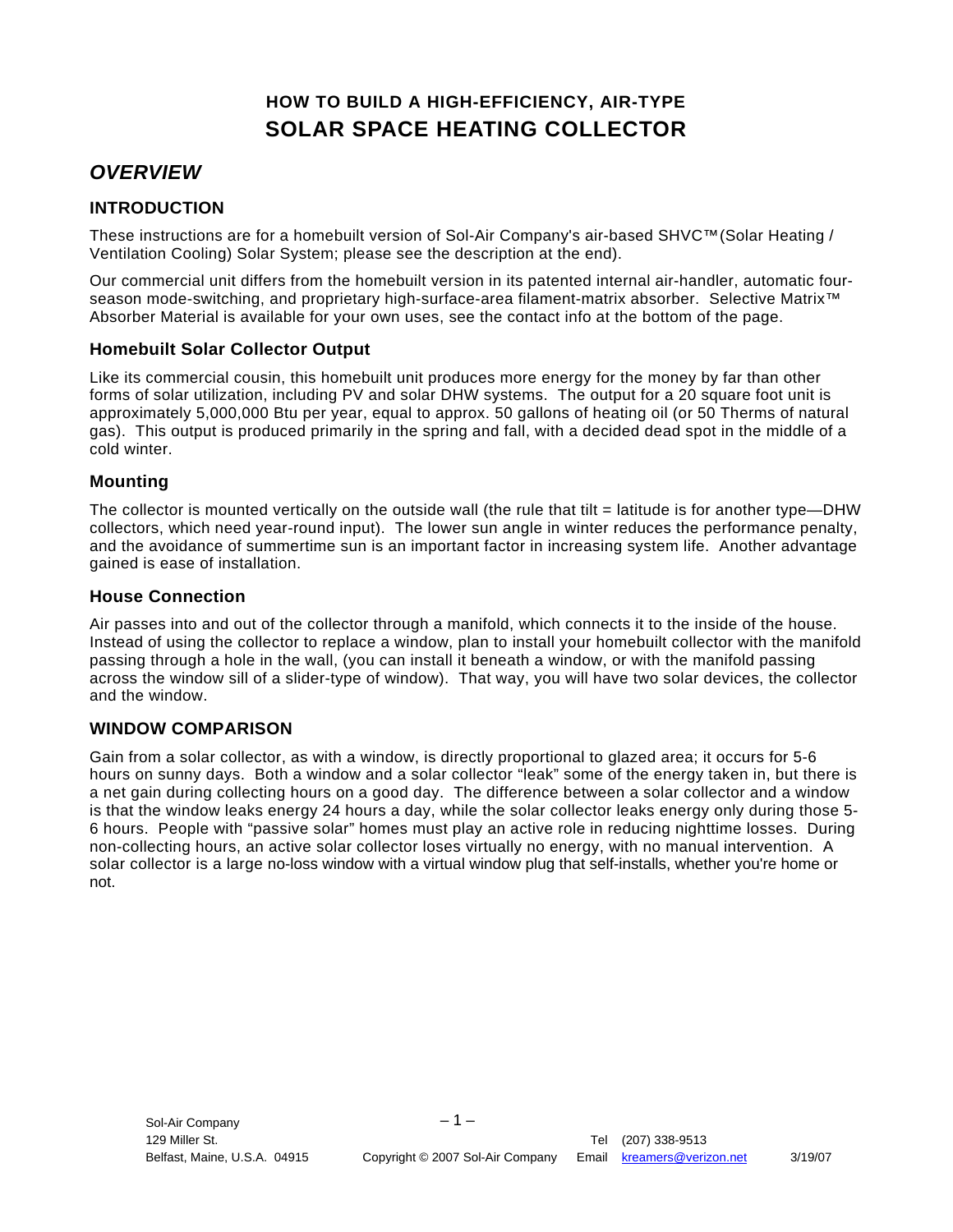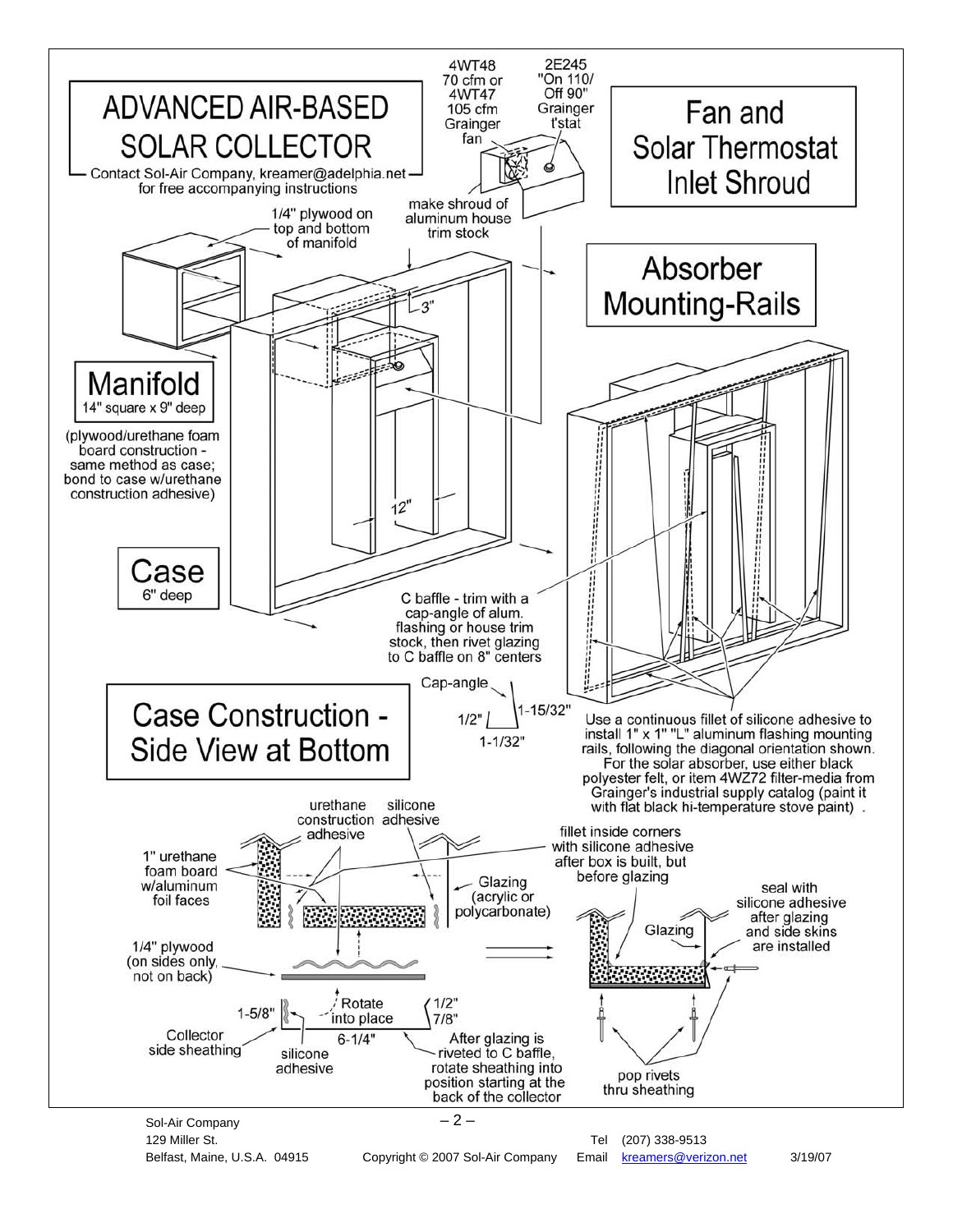### *COLLECTOR FEATURES*

#### **EFFICIENT FILAMENT-MATRIX ABSORBER**

#### **High Surface Area**

The most important material characteristics for an air-cooled solar absorber are black color and extremely high surface area. One material with these properties is 1" thick furnace filter media (made of glass or polyester fiber), painted flat black with hi-temp paint. The "new collector" smell (curing silicone smells like vinegar), and the smell from hi-temp paint ends in a day or two. Black polyester felt is an even better material. It has finer fibers, higher surface area, and it needs no paint.

Furnace filter media and polyester felt present a total surface area to the airflow that is more than 50 times the absorber's planar face area. This is higher by an order of magnitude than the surface area of conventional metal absorbers, whether finned, rippled, dimpled, or screen-type. Because material with a surface area this high transfers heat quite easily to the air flowing through it, a filament-matrix absorber runs at comparatively low temperatures, about 140-160 degF.

#### **Longevity**

I have used both glass fiber and polyester fiber furnace filter media as a solar collector absorber for 18 years without observing significant material degradation. There is no more outgassing from a polyester solar absorber than from polyester wall-to-wall carpet in a sunny room. One should, as a pro-active precaution, observe the "Stagnation Caveat" stated near the end of these instructions.

#### **Turbulent Heat Exchange**

The absorber is mounted within the collector on a slight diagonal, so air must pass through it to reach the outlet. The sun shines on the fibers, which get hot. As the air passes through the filament matrix, it comes into intimate contact with the fibers. Because fluid flowing past cylindrical elements produces "vortices"—regions of spinning fluid that are periodically shed and pass downstream–-the flow becomes turbulent. This turbulence disturbs and reduces the thickness of the "boundary layer" of air that naturally adheres to and effectively insulates the fibers. Heat transfer to the air is increased significantly.

#### **Low Cost**

The linear geometry of a filament provides a virtual tripling of the heat transfer surface area available within a conduction path length of one fiber diameter. Because the tripled-area path length is extremely short, non-metallic material is used without a performance penalty. This allows significant cost savings.

#### **Light Weight**

A liquid-cooled collector cannot take advantage of this type absorber construction, which is very light. The low weight of the absorber produces a cascade of weight and cost savings in the support structure of the collector.

#### **Shortened Heat Exchange Path**

The benefit of a filament-matrix absorber's mass being finely divided and dispersed is twofold: the reliance on over-long heat-transfer paths is reduced (the pathway involved in the transfer of heat from the mass of a fiber to the adjacent air stream); and the pathway from any sunlit fiber site to an adjacent shaded site on the same fiber is short (one or two fiber diameters).

In other words, a sun-lit fiber can transfer its heat via either of two mechanisms:

A filament matrix absorber can use "inside out" (outer-surface) heat exchange: most heat will transfer directly at the site at which it is generated, i.e., without involving internal conduction.

Additional surface area is available just one or two fiber diameters away in either direction along the fiber. Some heat is conducted internally to these locations for transfer.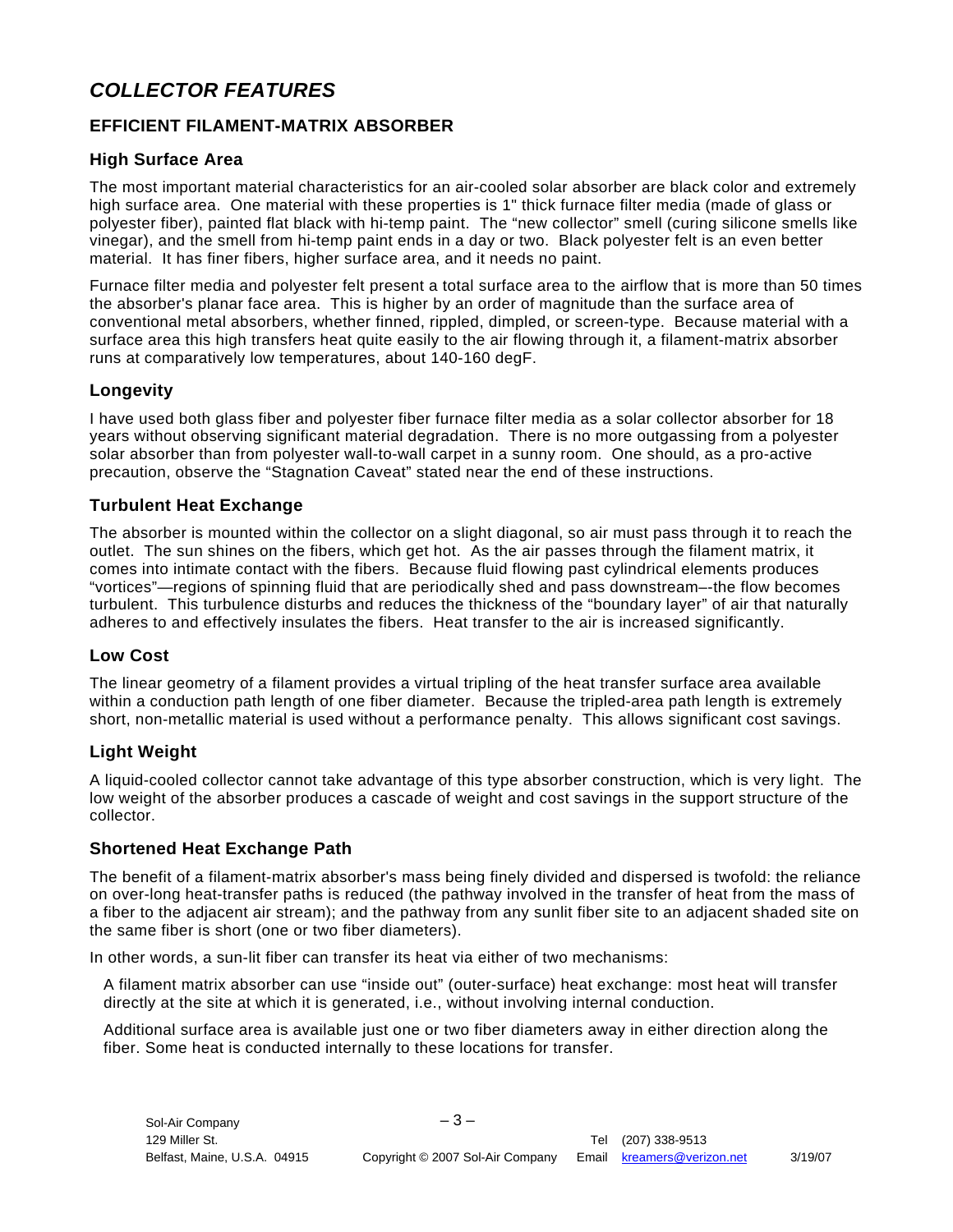#### **Reflective Cavity**

The absorber is fixed to mounting rails, inside a collector with reflective interior surfaces, i.e. it is a "black body" in a "reflective cavity". The inner foil surface of the collector is not painted black, but is left reflective, so the black fibers can do all the absorbing. Any sunlight that passes through the absorber from the front direction is reflected by the inside rear surface back to the absorber for another capture attempt, effectively doubling the light-capturing ability of the absorber without adding air flow resistance.

#### **Low Operating Temperature**

The absorber's high surface area and turbulent flow produces a very low operating temperature, which reduces heat losses from re-radiation and conduction, and leads directly to high efficiency.

The collector design was tested using the ASHRAE 93-77 procedure, at Western Michigan University's Energy Learning Center (no longer operating). The result: greater than 72% maximum efficiency. This was the highest efficiency air collector they ever tested. It bettered all liquid collectors but one, which it virtually equaled. I know of no non-concentrating air collector, Conserval's SolarWall included, with higher efficiency.

#### **Available Material**

Black polyester felt, the preferred material, is available at fabric stores. Get a thickness that stops a good amount of light. Try looking at the sun through it.

If you prefer, contact me to purchase Sol-Air's Selective Matrix™ solar absorber material, which is 3/16" thick, and made of super-fine fibers.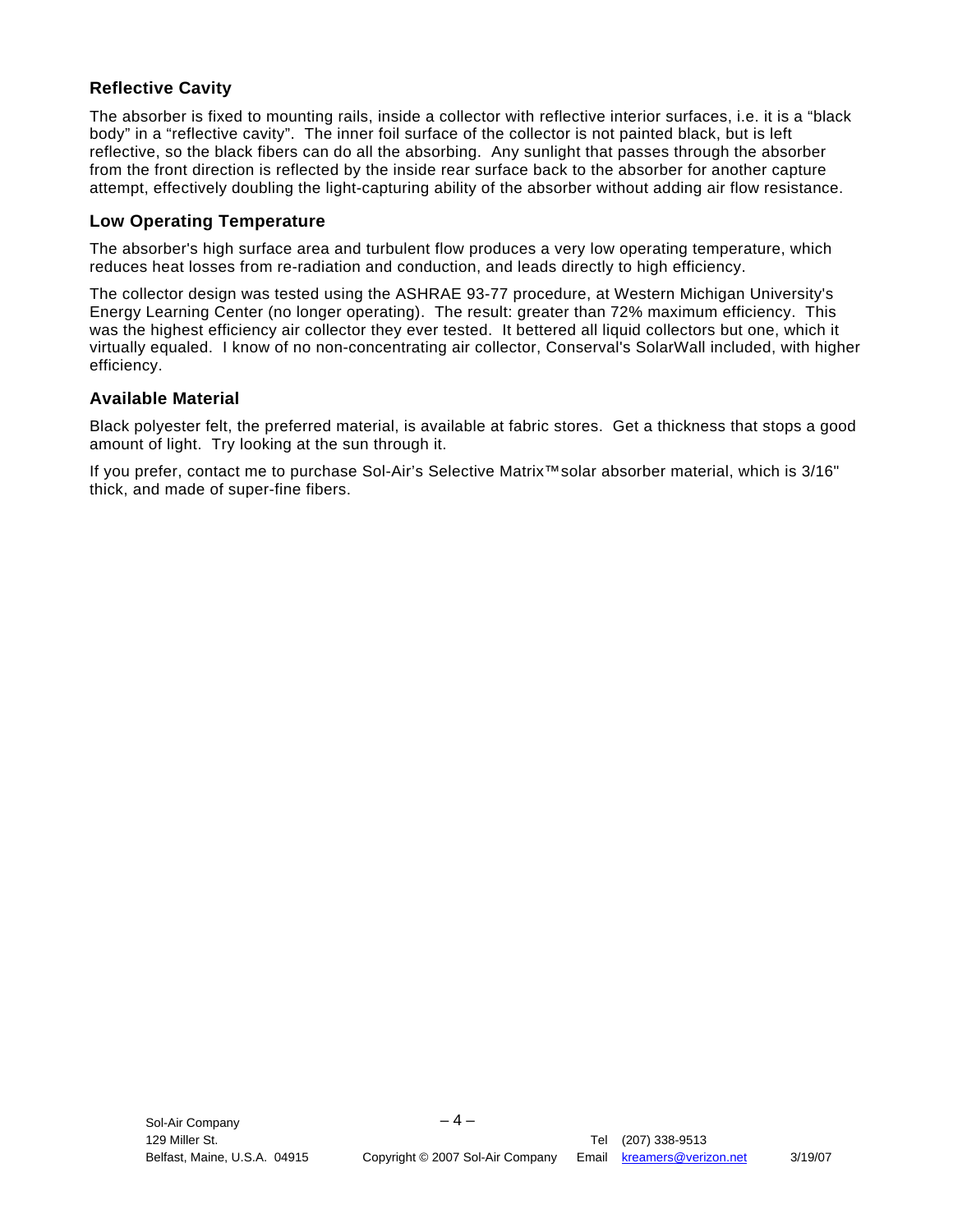### *MAKING THE SOLAR COLLECTOR*

#### **Build the Case**

Use urethane construction adhesive for all joints. When the case is done, run a protective bead of silicone adhesive at the inner side of each joint that is exposed to heat (side-to-back joints; baffle-to-back joints). Hint: Both urethane adhesive and silicone adhesive use water (humidity) to cure; spray a fine mist of plain water on seam edges after you put pieces together. Wait 24 hours for the urethane in the joint to set before putting silicone on the joints. Use a spoon to smooth the silicone fillets.

For efficient use of materials, and convenient installation, use a case size of 46" x 64" or 46 x 80". The long dimension can run either horizontally or vertically. If you prefer, you can use the general construction details, and revise the collector dimensions to your requirements. The sides, top, and bottom are a preglued sandwich of 1/4" plywood and 1" foil-faced urethane (isocyanurate) foam board. 6" wide, they sit against and cover the edges of the 1" thick back wall (foam board-only). The depth of the case is therefore 6". The 1" thickness of the foam board back wall leaves 5" for internal air passage. (Hint: the above dimensions use a back wall measuring 43-1/2" x 61-1/2", or 43-1/2" x 77-1/2").

The 1/4" plywood sides top and bottom provide a surface that will hold screws for the collector mounting brackets. You can also use luan "underlayment" plywood—slightly lighter, thinner and cheaper—but it's a less "green" over-harvested wood. There is no plywood on the back.

Use 1/4" plywood—3/8" adds unnecessary weight. No screws are needed through the lightweight plastic glazing. They would produce an uneven point pressure at each screw. Instead let the aluminum case sheathing hold the glazing evenly all around the edge of the collector case.

Glue a sandwich of 2-foot x 8 foot pieces of  $\frac{1}{4}$ " plywood and 1" foam board on the shop floor. To do this, mark the foam board with lengthwise lines spaced 6" apart. Apply wavy beads, 3" wide, of urethane adhesive between the 6"-spaced lines. Lay the 2-foot x 8 foot piece of plywood on the foam board; weight it down with books on the glue lines. The urethane adhesive cures in 24 hours.

Cut the back wall (43-1/2" x 61-1/2" or 77-1/2") out of another sheet of foam board. Cut an 11-1/2" high x 12" wide hole, centered in the upper back wall of the case; the top edge of the hole is 1-3/4" from the top edge of the back wall (it will be 3" from the outside top surface of the case when completed).

When the sandwich is cured, lay out and cut all the pieces indicated in the Plywood and Foam board Layout. Cut against a long straight edge with a circular saw, with the plywood facing up right on the shop floor. Either set the circular saw depth of cut to miss the floor by about 1/8" (run a sharp knife down each side of the saw kerf to cut the last bit of foam). Or, cut on top of sacrificial 2x4s.

Make (4) aluminum flashing angles, 1" x 1" x 5" long. Next, to receive the thickness of the top and bottom pieces, cut away 1-1/4" of the foam (leaving the plywood) from each end of the 46" long side pieces.

Assemble a corner joint with two generous beads of urethane adhesive. Press the bottom edges flush to the shop floor while you staple through an aluminum flashing angle. Use (3) 1/4" staples through each side of the angle. Leave the angles in place permanently. Do the three remaining joints. All the joints will be flush on the side against the floor, while the top side will not be perfectly flush, due to human error.

While the corner joints are still uncured, assemble the back wall to the sides. Work on the floor with the flush side down, as before. Level the ends; wedge any low corner as needed (level the ends only; ignore the top and bottom). Make needed wedges of flat stock, and extend them several inches to the inside.

Cut (6) small blocks of foam, 5" long. Place them inside the case, one at each corner and one at the middle of the top and bottom. Place the blocks on top of any wedges you used.

Cut a bevel 1//8" wide x 1/4"-to-1/2" deep bevel in the foam, all the way around the upper edge of the case sides. This will permit you to start the back wall down into the sides more easily. The back wall will keep the case square while the joints cure.

Put the back wall down into the sides, so it rests on the blocks. If the back wall is bowed, face the bow outward (upward). Fill the joint with urethane adhesive. Smooth the adhesive with a flexible tool (credit card). Add weights if necessary to keep the back wall down.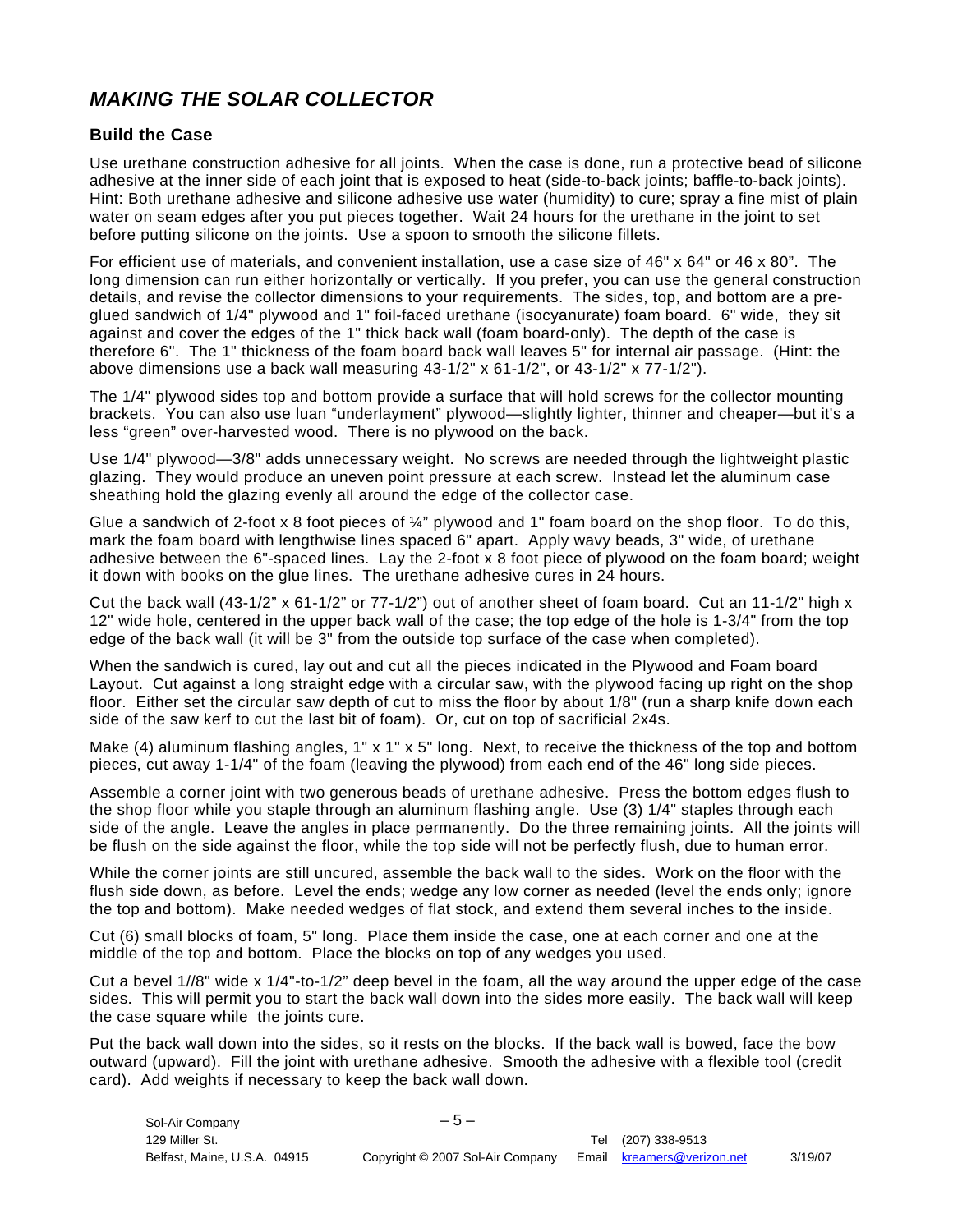

Plywood and Foam Board Layout **Plywood and Foam Board Layout** 

Sol-Air Company<br>129 Miller St.

Belfast, Maine, U.S.A. 04915 Copyright © 2007 Sol-Air Company Email kreamers @verizon.net 3/19/07

Tel (207) 338-9513<br>mail <u>kreamers@verizon.net</u>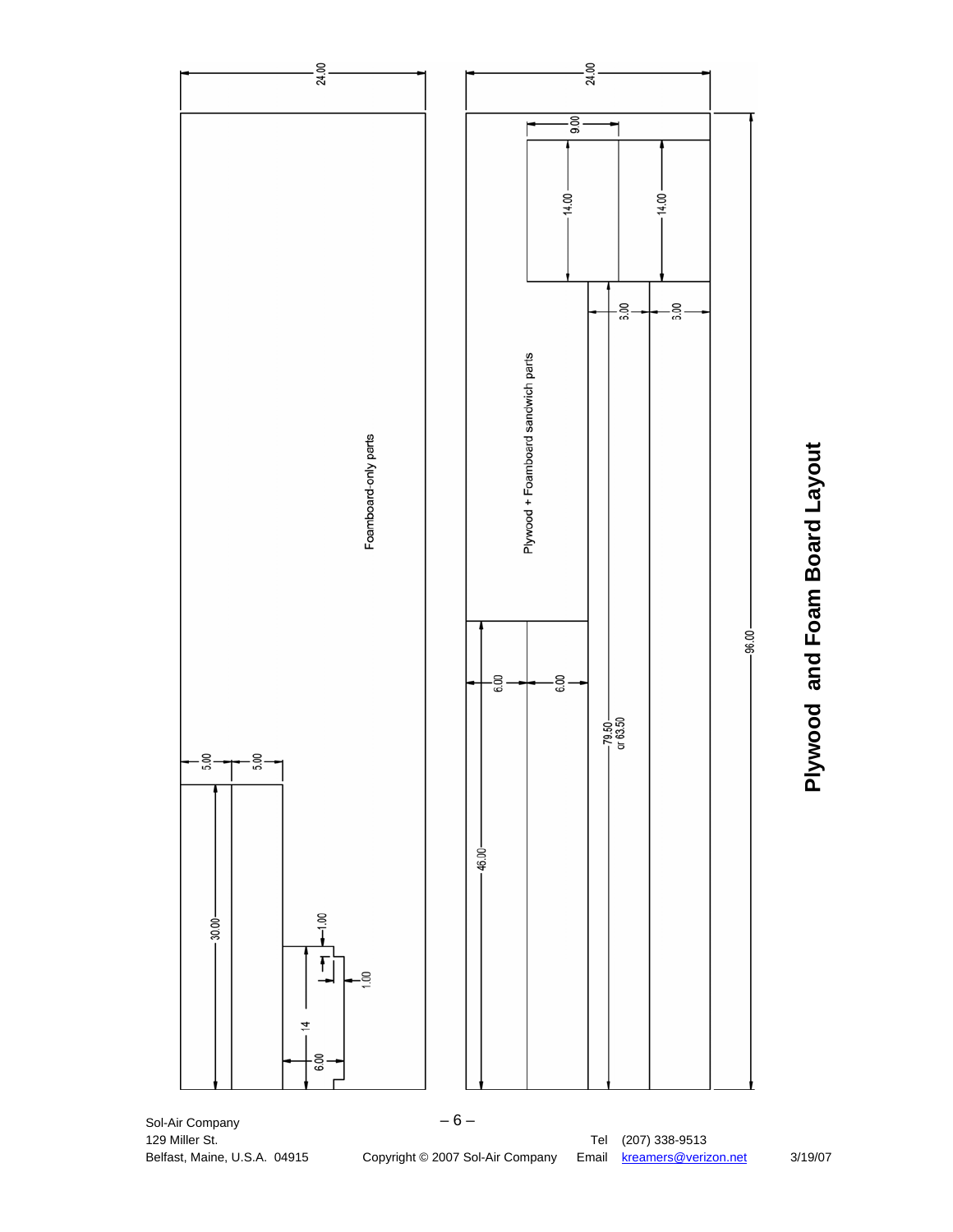## **Steps Notes**

1. Cut the case parts per the drawing and assemble.

#### pieces per the layout diagram. **Layout Diagram** Painting Note: Spray both sides at a 45° angle to the surface. Use almost 1/2 can  $(79 - 1)2^{10}$ per side, saving some for final touch up. 63-112" (79-112") **Case View Key Top Piece**  $\overline{\mathbf{1}}$  $43446''$ **Side Piece**  $43\frac{1}{2}$ "  $\times 61\frac{1}{2}$ " **Top Corner** (full scale) 1 **Back** Piece 1/4" Plywood Shoe **Bottom Piece Top Piece** 1" Foil-Faced \* Thermax, Tuff-R, Celotex, R-Max, etc, foil-faced Foam urethane (polyisocyanurate) foam Side **Back Piece** Piece 3 **Case Hole**Case Top **Bottom Corner** (full scale) 2 Side Piece **Back Piece**  $12"$ 1" Foil-Faced 6"  $11 - 1/2$ Foam **Bottom Piece** 9 ¢ 1/4" Plywood

Sol-Air Company

 $-7-$ 

Pre-assembly hint: laminate together 2' by 8' pieces of plywood and foam, let cure, then cut the indicated case and manifold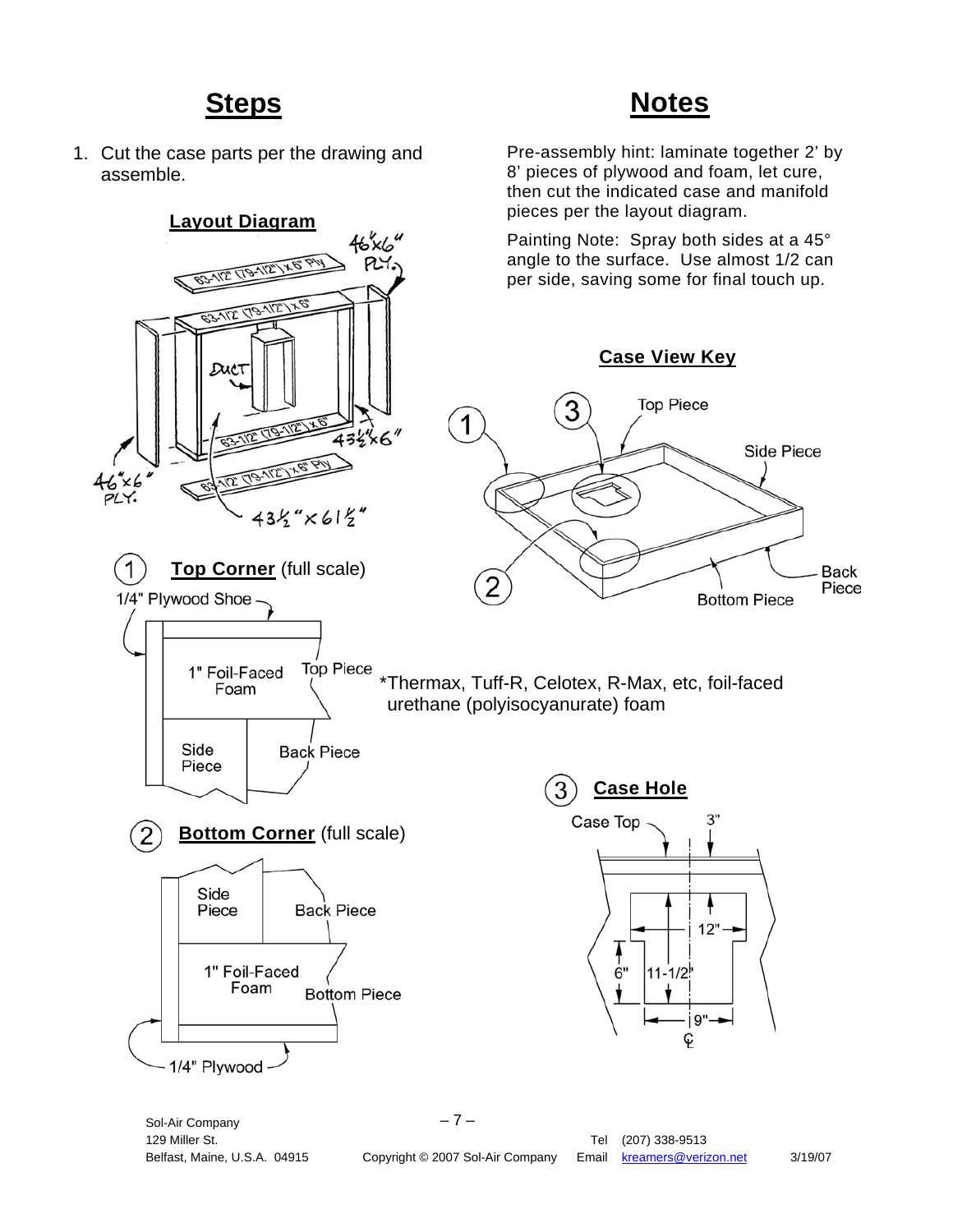#### **Make a Jig for the C-Baffle**

Wait for the case to cure. You will install the C-Baffle next, but first make a jig to hold the baffle pieces straight and square to the back wall while the urethane adhesive sets.

Make the jig base of plywood, 11-1/2" x 24". Along each long edge, hot glue a 24" long piece of 1x6 wood, on edge, and overhanging 1/4", so that measured outside, the jig is 12" wide. Set the collector face up on the floor, place the jig on the centerline below the hole in the case and lightly clamp the baffle pieces to it. If you have a long clamp, one clamp is sufficient.

#### **Install the C-Baffle**

Use the jig to glue the C-baffle pieces inside the case with urethane adhesive. The horizontal piece crosses the hole in the back wall of the case. The dimension between the vertical pieces is 12". There is a gap of 5" from the bottom of the baffle down to the inside wall at the bottom of the case. Below the horizontal piece, the vertical dimension of the hole measures 6"; the portion above measures 4-1/2". When you install the manifold later, its horizontal divider will coincide with the horizontal piece of the baffle.

#### **Protect the Joints with Silicone Adhesive**

When the case is done, wait 24 hours for the urethane in the joints to set. Then add a protective layer of silicone adhesive to the inner side of any joint that is exposed to heat (side-to-back joints; baffle-to-back joints, including all around the C-baffle members). Use a spoon to make smooth silicone fillets.

#### **Manifold**



#### **C-Baffle Assembly**



#### **The Manifold**

The collector connects to the house via a manifold box made using the same construction materials and gluing method you used for the case—a urethane foam board box with an outer layer of plywood around the sides. It also has a sheathing of aluminum flashing, made from a 9" x 1-1/2" angle, 60" long (this allows an overlap). The 14" square, 9" long, two-way, over-and-under manifold connects to the house

Air back to Room through the wall or across the window sill. You can use plywood on just the top and bottom, or on all four sides of the

manifold. The manifold is divided by a foam board "center divider" into a lower intake and an upper exhaust passage (back to the house). The lower passage is 6" high, the top is 4-1/2" high.

Cut an 11-1/2" square piece of furnace filter media to use for an inlet/outlet filter. On the upper surface inside the upper passage, 1" away from the front face,

install an 11" length of 1" x 1" flashing angle. Use hot glue dots and silicone adhesive. Face the angle legs away from the front face. This will act as a stop and support for the edge of the inlet/outlet filter. Do the same at the lower surface inside the lower passage. The filter will span the center divider of the manifold, and rest against the 1" x 1" stops.

Sol-Air Company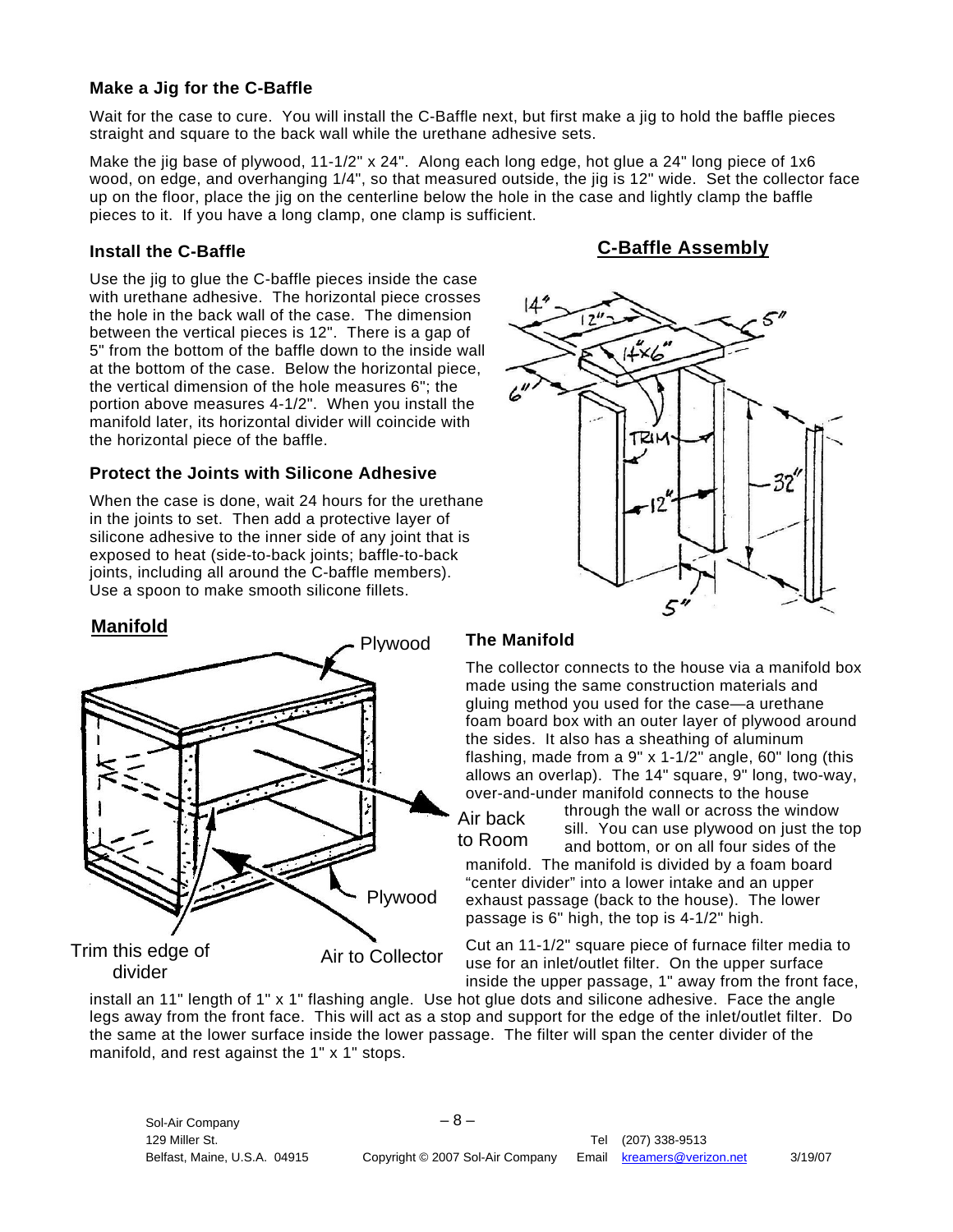#### **Manifold Dimensions**

### **Notes**



If you install the collector with the manifold passing across a window sill, seal the spaces at the sides of the manifold with Thermax foam board edged with aluminum foil tape.

#### **Aluminum Case Trim**

An outside aluminum skin (case trim) makes the collector case weather resistant. You can choose to make the case trim and the "cap angles" (see below) from either of two materials: pre-painted aluminum house trim material ("coil-stock"), available at lumber yards in 50-foot rolls); or plain aluminum flashing. Coil stock is preferred, but is too thick to bend by hand. I recommend you take the sketches (on the next page) to your local vinyl-siding contractor, and have them bend the required pieces.

However, you may want to make them yourself. Work with 25" long pieces of regular aluminum flashing material, which can be bent by hand over the edge of the shop bench or a piece of plywood. Overlap the 25" long pieces to obtain required lengths.

Either way, have the aluminum case trim pieces on hand before you apply silicone adhesive under the edge of the glazing, so that you can immediately install the trim, which clamps the glazing in position while the silicone cures.

Aluminum flashing needs a finish coating to prevent unsightly oxidation. It can be painted, but be sure to scuff the aluminum thoroughly with an abrasive pad, and use a paint specifically recommended for aluminum. For a bright finish, use car wax.

#### **General instructions For Forming Aluminum Flashing**

If you're going to form the required pieces yourself, using aluminum flashing, work with 25" long sections. Cut two "clamping blocks" of straight 2x4 material, 30" long, to help you bend the flashing. Rip one to 1- 1/32" thickness (x 3-1/2" wide). Rip the other to 7/8" thick (x 3-1/2" wide). Then cut a straight 2x4 piece, 25" long, to use as a "bending block". Clamp each end of the clamping block to the table on top of the 25" long aluminum flashing piece, exposing the desired leg length past the edge of the table. Use the bending block to press the leg downward as nearly to 90 degrees as you can. To get a bend to be slightly more than 90 degrees, clamp 1/2" back from the edge, and press and slide your gloved hand along the bend.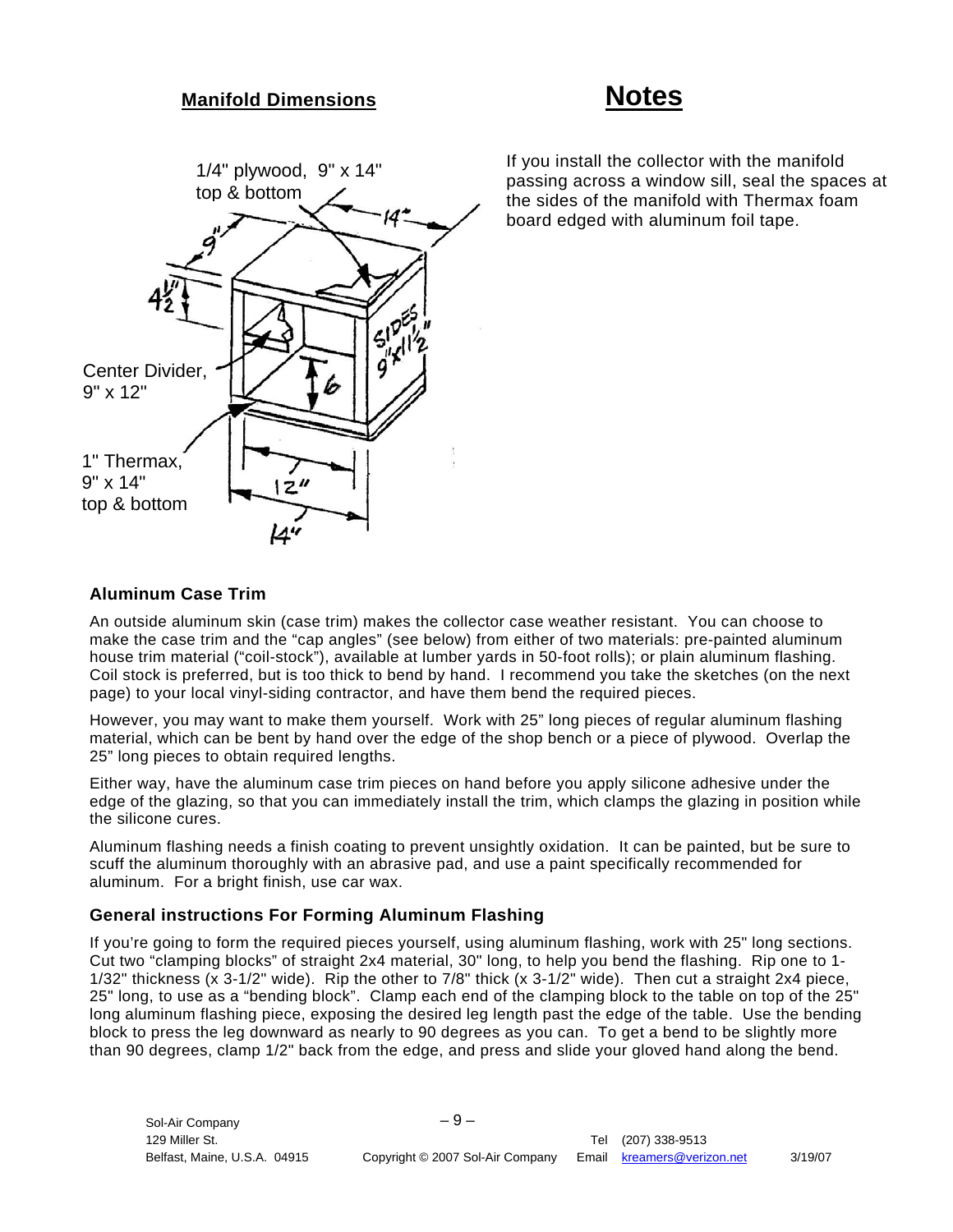#### **Bending the Case Trim (If You Have Chosen to Bend Your Own)**

Set the 7/8" thick clamping block on edge at the edge of your worktable, on top of a 25" length of aluminum. Start by making the bend that is  $1-3/8$ "  $(1/2" + 7/8")$  from the edge. Bend to 90 degrees.

Then, reverse the material (follow the drawing!), expose 1/2" of that same leg, and make a 35 degree bend. Last, make a 90 degree bend 1-5/8" from the opposite edge. Finish with the gloved-hand trick.

#### **Bending the C-Baffle Cap Angle (If You Have Chosen to Bend Your Own)**

The edge of the C-baffle that supports the glazing is covered by a  $1/2$ " x  $1$ " x  $1-1/2$ " "cap angle" of aluminum. Make the cap angle from (7) 25" long pieces of aluminum flashing or coil stock, 3" wide.

Working as before, but with the 1/1/32" thick backup block, set it on edge at the edge of your worktable, on top of a 25" length of 3" wide aluminum flashing. Clamp each end of the clamping block to the table, exposing the aluminum past the edge of the table by 1/2". Use the bending block to press the full length of the exposed edge downward.

Turn the aluminum piece so the 1/2" leg points up. Clamp it tightly in the corner just made, and expose a 1-15/32" leg over the edge of the table. This time, make the bend upward.

Invariably, one cap angle will be slightly wider than another, so they can be overlapped to form the required longer lengths. Bend the aluminum as far as you can clamped, then unclamp it and bend a bit more.



Mat'l: Alum. flashing, 2-3/4" wide; or

Notes: Make (7) 25" L. pieces

Cover the exposed edges of the C baffle and the edges of the case hole.

Make a clamping block from a 30" long 2x4 ripped to 1-1/32" thickness.

#### **Trim the Edges of the Case Hole**

**Case Trim Profile** (approx. 1/3 scale)



Mat'l: Alum. flashing, 9-1/4" wide.

Note: See the clamping block note at left.

Make (10) pcs. 25" L. Overlap them, (3) on top, (3) on the bottom, and (2) on each side. First install the side pieces, starting at the bottom, and overlapping as you go up.

Let the sides extend past the corners, and cover them with the top and bottom pieces.



Sol-Air Company

 $-10$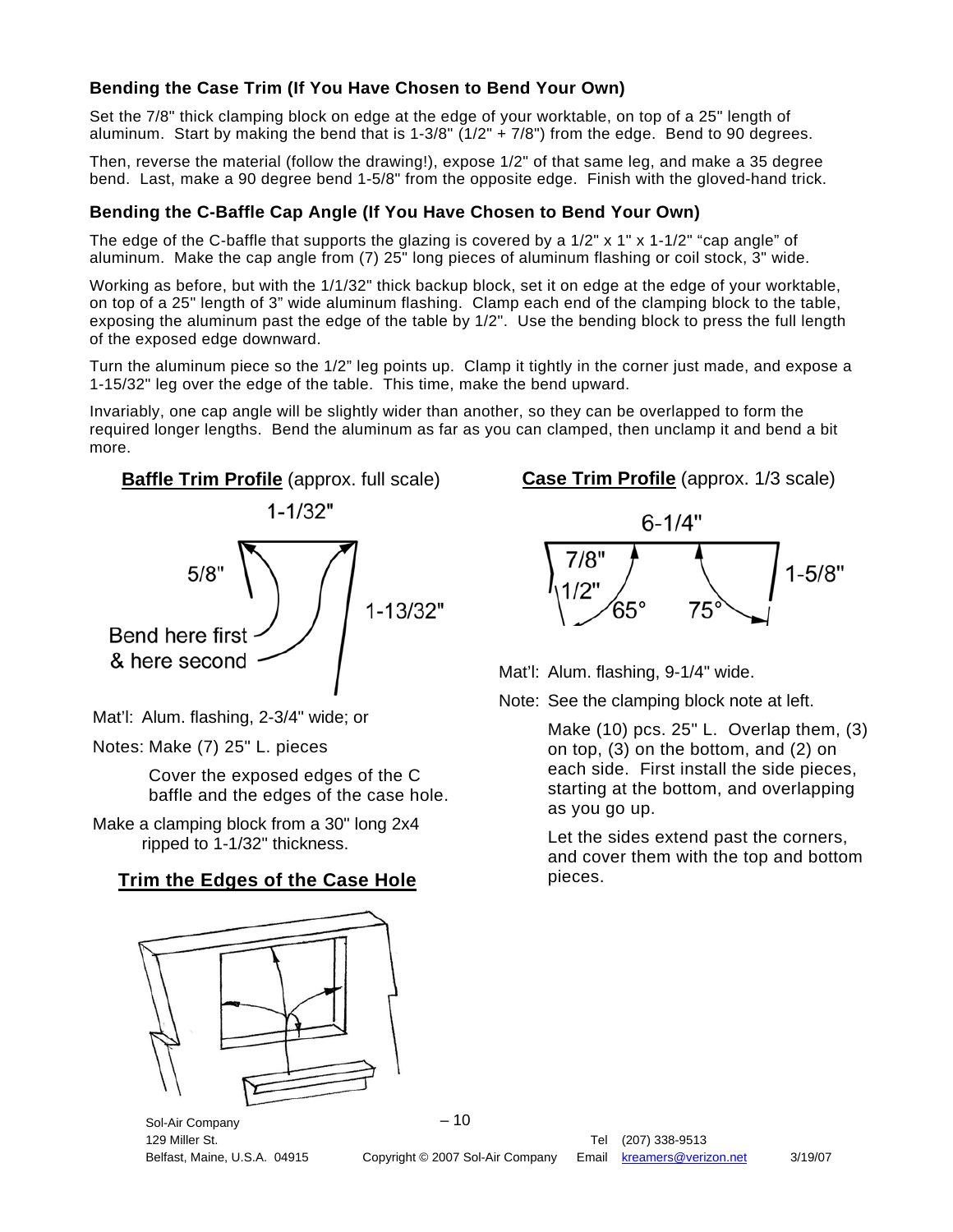#### **Prepare the Absorber Pieces**

With the exception of the fan intake area, the entire forward-facing back wall of the collector is covered with absorber material. It is glued to sidewall-mounted rails that hold it spaced away from the back wall on a slight diagonal. In preparation for installing the absorber, cut the pieces you will need to size. Cut (1) 12" x 33-1/2", and (2) 24" x 44-1/2" solar absorber elements. If you are using non-black furnace filter instead of black felt, paint them.

Paint the material from both sides with hi-temp stove paint, holding the spray can at a 45 degree angle to the face of the material. Work quickly, covering the back first, then the front, and favoring the front with the most paint. Use nearly the entire spray can, leaving enough to paint the fan shroud. At the very end, just before you put on the glazing, you can use the last of the paint to touch up where needed.

#### **Install the C-Baffle Cap Angles**

When the adhesive is cured, use a straight edge and a sharp knife to trim the C-baffle edges flush with the plane of the case sides.

Then run a 3/8" diameter bead of urethane construction adhesive inside the cap-angle pieces, and install them on the raw edges of the baffle, including on the bottom edges of the descending legs.

Lastly, use aluminum foil tape to cover the exposed foam at the two upper corners of the C-baffle.

#### **Bend the Mounting Rails**

Last, make twenty aluminum flashing mounting-rail pieces, 1"x1" x 2 feet long, legs at a 90 degree angle.

#### **Absorber Mounting-Rails**

The absorber sits on mounting rails aligned on a diagonal to the air flow. Air enters the collector between the absorber and the glazing. As it moves through the collector toward the outlet, the diagonal absorber placement forces air to pass through the absorber to the back side, away from the glazing. The diagonal progression starts with the absorber near to the back wall at the inlet, and moves near to the glazing at the outlet; the progression continues all along the air flow path. This keeps the hottest air away from the glazing, reduces conductive heat loss, and increases efficiency.

Install the 1"x1" aluminum flashing mounting rails that you bent up earlier. Use dots of hot glue a foot or so apart to hold the rails in place temporarily. Install each piece so the leg touching the collector is oriented toward the back wall. Run a continuous fillet of silicone adhesive along the joint between the rails and the collector wall.

#### **Install the Mounting Rails**

Install horizontal mounting rails at the top and bottom inside surfaces of the collector. Use two or four prebent angles pieces, overlapped by an inch, to make up the required lengths. Stop the rails 3/8" short of the adjoining surfaces. The top mounting rail has its absorber-mounting-surface spaced 1-1/2" from the glazing plane. The bottom mounting rail has its absorber-mounting-surface spaced 2" from the back wall (3" from the glazing plane).

Install diagonal vertical rails. Begin with the center section, inside each C-baffle leg, starting below the fan. At this end, the mounting surface of the rails should touch the back wall of the collector; to accomplish this you'll have to snip away some of the rail leg that sits against the C-baffle. The rails run in a straight line to overlap the rail at the bottom of the collector; that is, they run at a slight angle away from the back wall down each C-baffle leg, continuing past the bottoms of the C-baffle legs to overlap the bottom rail. Snip a small piece from the back leg of the angles so they can overlap the bottom rail.

Moving to the side bays, install diagonal mounting rails at the sides of each bay, so the rails make a continuous straight line from the bottom rail to the top rail. As before, snip a small piece from the back leg of the angles so they can overlap the bottom and top rails.

Where the four central rails of the collector cross open space, snip the back leg of each rail near the Cbaffle and fold the rail flat. This allows air to travel unimpeded between the center bay and the side bays.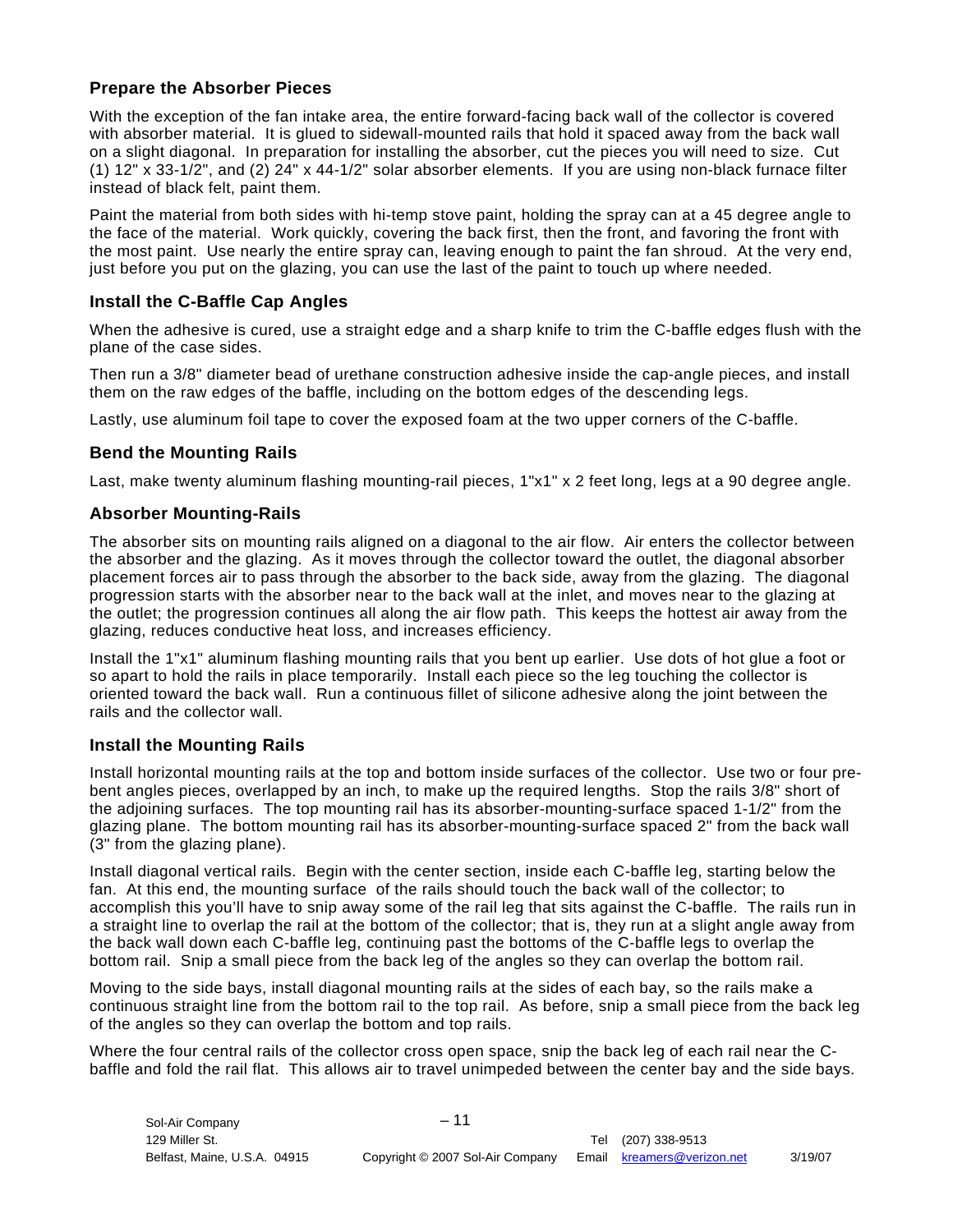#### **Absorber Rails**



#### **Fan Shroud**

Stock – .024 Wh. Aluminum, or Alum. flashing Dimension.  $-12" \times 15"$ 



### **Notes**

One leg of the absorber rail is glued to the inside wall of the collector; the other is the mounting surface for the absorber.

The bottoms of the rails in both side bays and center bay sit on the bottom rail, which is spaced 3/4" from the back wall.

The rails in the side bays lean forward at the top, and meet the top rail. The top rail is spaced 1/1/2" away from the glazing when using 1" furnace filter, or 5/8" away when using 1/8" felt for the absorber.

The rails in the center bay lean backward. At the top they allow the absorber to touch and make a seal against the back wall of the collector, just below the inlet. To allow this, trim away the collector-wall leg of the rails on a long taper towards the top.

Pop-rivet the fan to the fan shroud, then apply silicone around the edges.

Crimp a ring terminal onto 6" of power cord lead and pop-rivet the ring terminal to the shroud. Connect the green ground lead of the power cord to this.

Pop-rivet the sensor into the 1" dia. hole. Paint the fan shroud and sensor nose hi-temp black.

Locate top of center-section absorber against the collector back wall, at the height of the bottom of the fan shroud. The center-section absorber leans out at the bottom, coming to rest at the rail that runs along the bottom of the collector case.

The side-bay absorbers lean in the opposite direction, out at the top.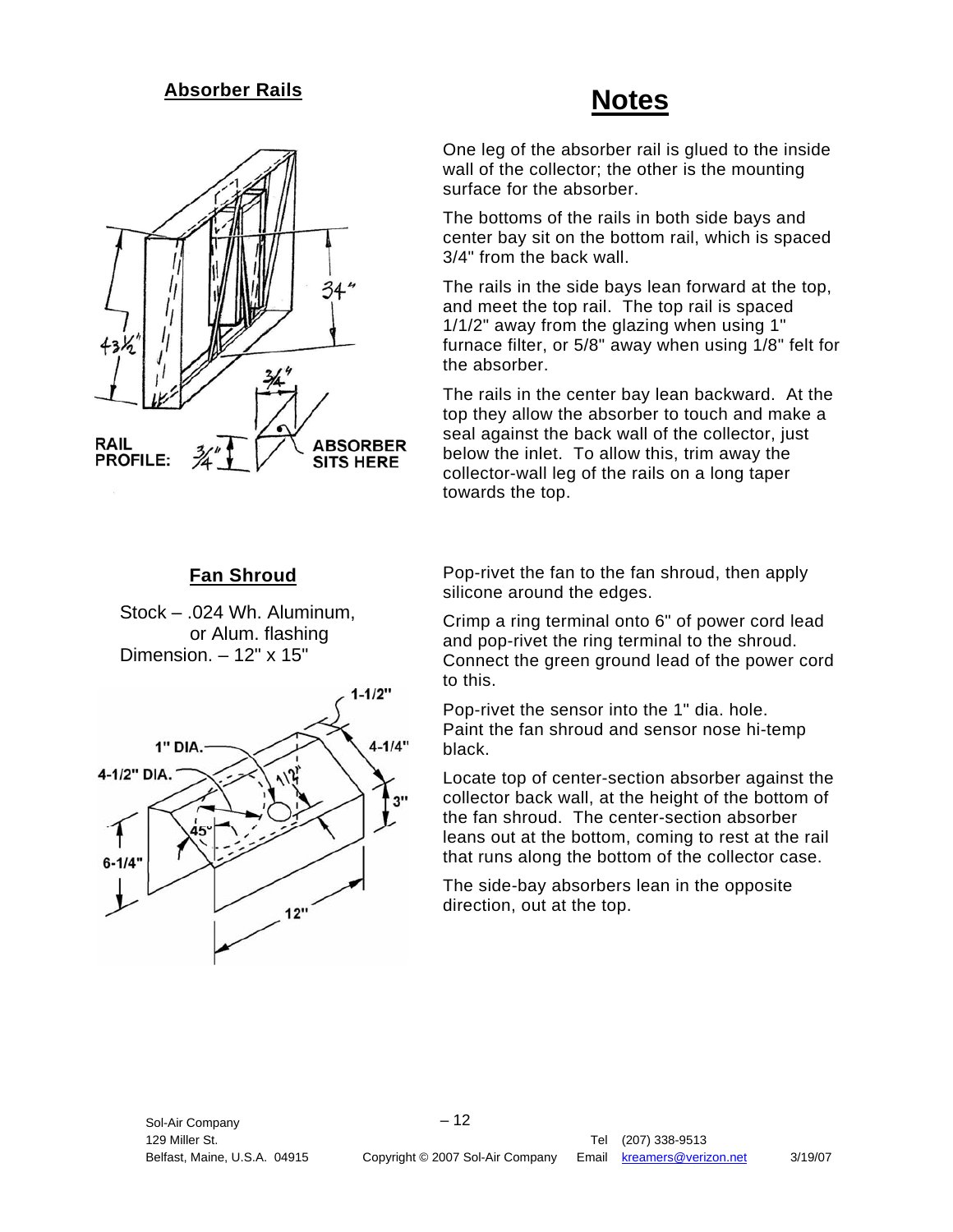#### **Install the Absorber**

Working one foot at a time, glue the absorber to the mounting rails in a continuous bead of silicone adhesive, again using occasional dots of hot glue as a temporary aid.

#### **Install the Fan**

Install your collector fan (Grainger, 4WT48 70 cfm, or 4WT47 105 cfm) and a pre-set snap-disc cooling thermostat (Grainger 2E245, close at 110 degF, open at 90 degF) in a shroud of aluminum flashing or house trim. Make a one-piece fan-and-solar-thermostat inlet shroud, or you can use a two-piece shroud. One piece, to mount the fan, is an 11-7/8" x 6" pan with 1" flanges on top and bottom (make from 11-7/8" x 8" material); it has a 4-3/4" hole at its center and a 3/8" hole at one side to pass the thermostat leads out from the collector. Mount the fan over the hole with 1/8" x 1/4" pop rivets and a fillet of silicone adhesive, and bond the assembly in place with silicone adhesive vertically in the intake, at the back wall of the collector. Make sure the fan's air-direction arrow points into the collector.

The other shroud piece is also mounted with silicone adhesive. It has a 1" horizontal leg, a 4" 45 degree surface to mount the thermostat facing the sun and to redirect the incoming air downward, and a descending 3" leg. Mount the thermostat through a hole the size of a quarter, and fasten it with pop rivets. Bond the thermostat shroud in place so the vertical leg is spaced 1/2" away from the plane of the glazing. Pass the thermostat leads through the 3/8" hole in the fan mounting plate. Wire the fan and the thermostat in series—tie one lead from the fan to one lead from the thermostat with a #14 wiring nut, and finish with an 8" length of electrical tape. Seal the thermostat wire hole with silicone adhesive. The remaining unattached leads, one from the fan and one from the thermostat, will be wired to the power cord leads at final installation.

#### **Fan Installation**

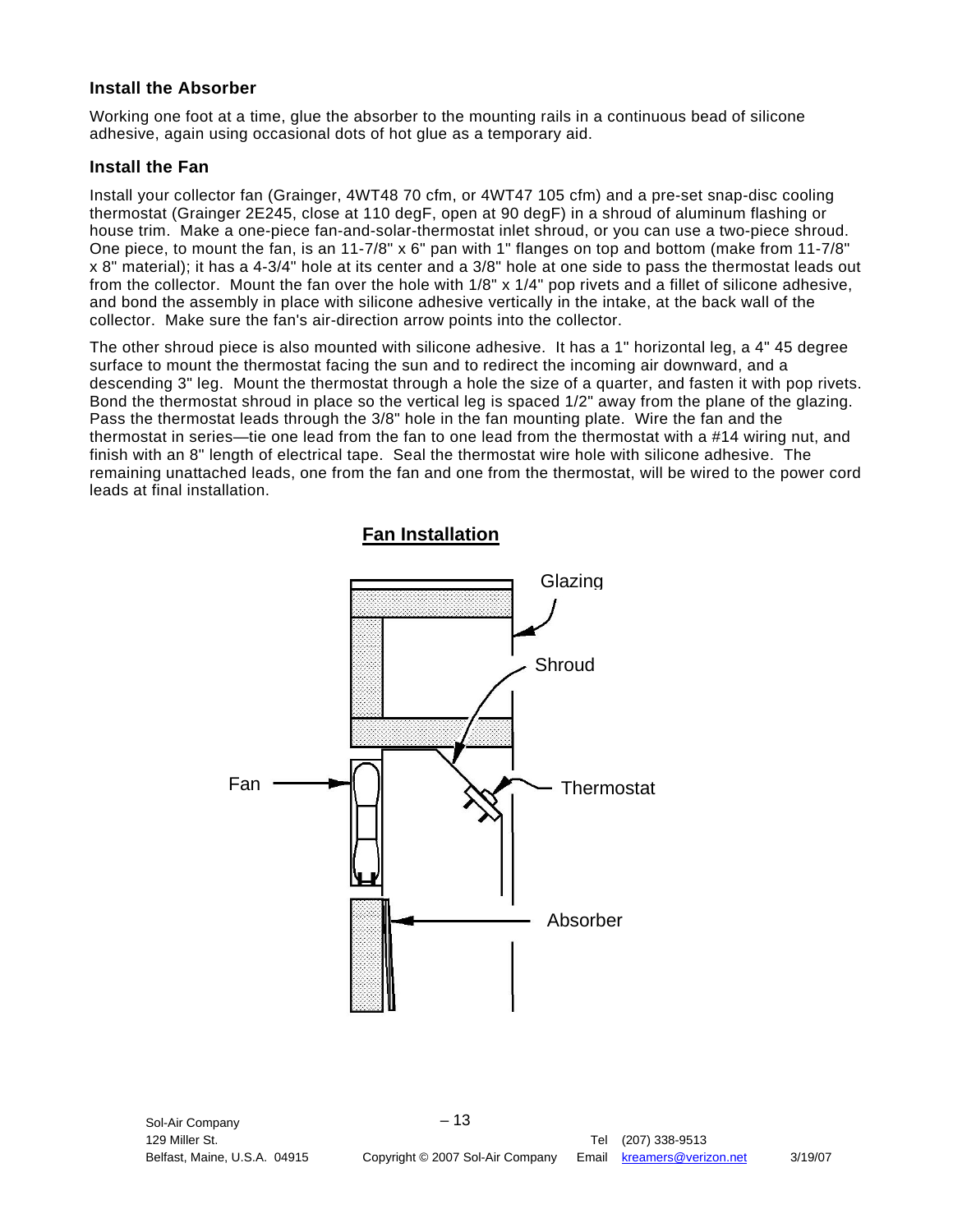#### **Touch-Up**

Use the rest of your spray paint to paint the inlet shroud (paint the nose of the thermostat) and touch up the absorber.

#### **Install the Glazing**

The glazing can be Plexiglas (acrylic), which does well in this application because of the vertical angle and the efficient (low) temperature at which this collector runs, or another material of your choice (Kalwall). Polycarbonate (TwinWall, etc.) is strong, but may yellow. Cut the glazing to size, 45-1/2" x 63- 1/2" (or 79-1/2"), to match the inside line of the plywood. Install the glazing with 1/8" pop rivets (1/4" grip range), spaced every 8" along the baffles.

Install pop rivets through the glazing every 8" along the C-baffle. Put four rivets across the center of the C-baffle.

Lift the glazing edge slightly and put a 5/16" bead of silicone adhesive around the collector sides where the glazing will sit. Place the silicone adhesive bead near the inside edge of the surface, so that as you allow the glazing to rest on it, the adhesive squeeze-out just reaches the inside of the collector.

#### **Install the Aluminum Case Trim**

Press the aluminum case trim in place using an aid made from two 2-foot-long 1 x 1-1/2's glued together to make a 90 degree angle. As you do, install 1/8" pop rivets through the case trim into the plywood, all around the sides of the collector, located 1" from the front edge, and every 8".

Then install the 90° case trim angle all around the rear edge of the collector with 1/8" pop rivets into the plywood spaced, located 1" from the rear edge, every 8".

Working on one side at a time, tip the collector up on the side you are working on, on a flat work table, to help ensure the sheathing edge is straight and not slipping toward the side. Install 1/8" pop rivets, through the bend line where the sheathing touches the glazing (drill these holes through both sheathing and glazing). Rivet around the collector face on the contact line using a 12" spacing.

#### **Dress and Fill the Glazing Joint**

Use a gentle leather-glove touch to adjust the gap where the edge of the aluminum sheathing "returns" away from the glazing. The gap should be at least 1/4". Completely fill the gap with silicone, and finish it the joint with a spoon. Allow the fillet to extend 1/4" out onto the face of the glazing. Don't try to clean up until the silicone cures.

This seal design is tough and won't be broken by shock or expansion from temperature change.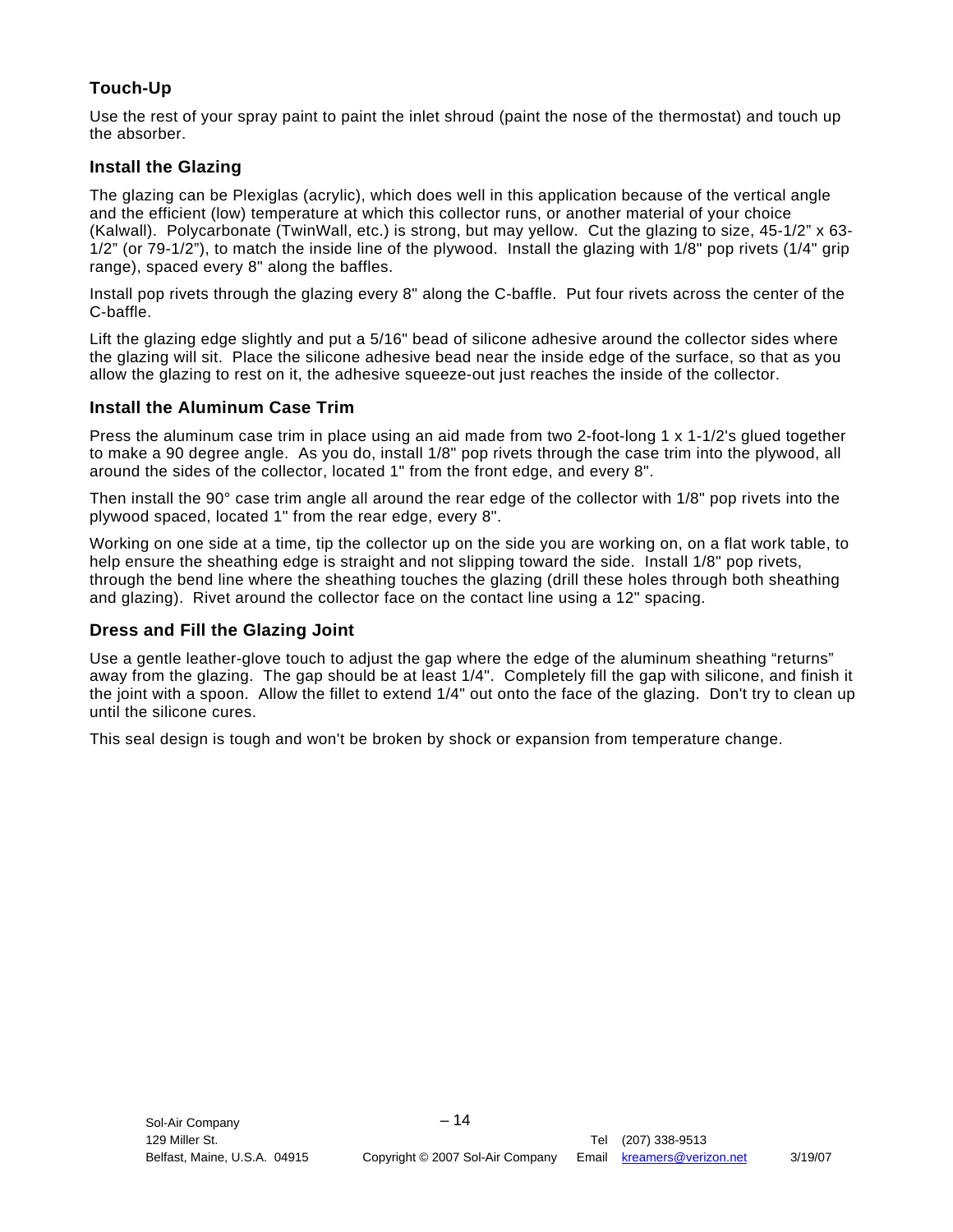

# PICTORIAL ELECTRICAL SCHEMATIC

Sol-Air Company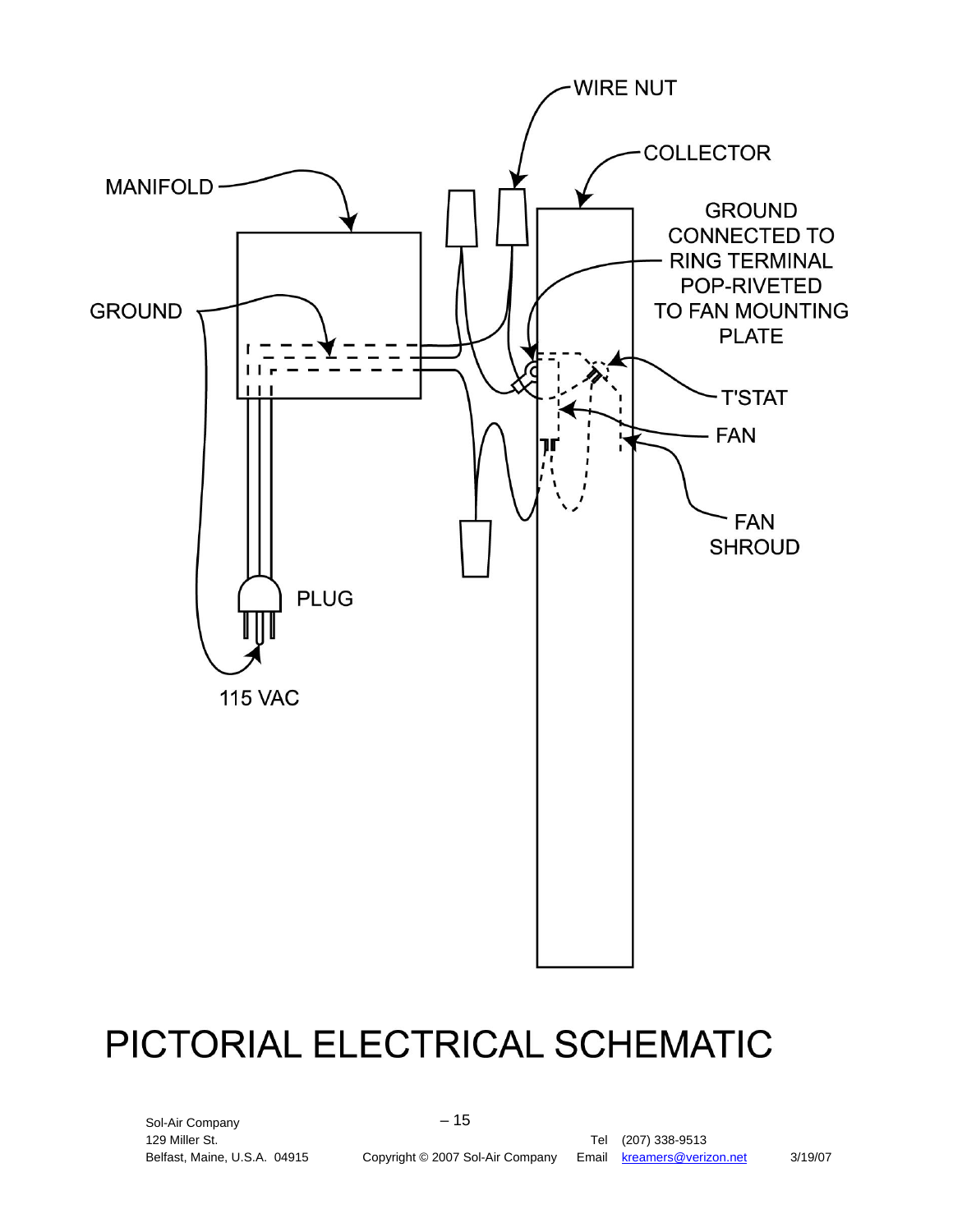#### **Power Cord**

Install a Grainger 2W050 three-wire power cord up through a 3/8" hole in the bottom front edge of the manifold; make an overhand strain relief knot. Crimp a closed-ring terminal on the green ground wire. When you install the manifold, pop rivet the ring terminal to the fan shroud with a 3/16" rivet. Note: You could install an additional room temperature thermostat (open on temperature rise) in the inlet to disable the fan on rising room temperature; this would partially limit warm weather output.

#### **Grilles**

The grilles for the manifold should be split, to eliminate heat cross-over. Don't choose moveable-louver grilles. You could use perforated metal. The best and cheapest pre-made grilles are white painted steel, available from Hart and Cooley through your local HVAC supplier. Order one #672-steel-white, 12 x 4 for the upper air passage, and one #672-steel-white, 12 x 6 for the lower passage. These are approximately 13-3/4" long, and 5-3/4" high for the 12 x 4, 7-3/4" high for the 12 x 6.

There are two mounting holes in the grilles (one at each side). Glue four blocks of wood into the foam board with urethane adhesive, at the mounting hole locations, to accept wood screws. Install the grilles with the bottom louvers angled down, and the top louvers angled up, to prevent air from crossing over from outlet to inlet (short-circuiting). The hot outlet air tends to segregate itself by rising away.

### *INSTALLATION*

#### **PLAN**

#### **Overall Concept**

My preferred installation method is to cut a 14-3/8" square hole through the wall between studs (assuming a 14" square manifold). Or, if you choose, a sliding window installation is an option.

#### **Pre-Mount The Manifold**

Two days beforehand, bond the manifold to the collector with urethane adhesive. Lay the collector face down on a soft surface. Dispense a 3/8" bead of urethane adhesive at the center of the five mating edges of the manifold, i.e., around the four sides, and across the center divider. Make sure the urethane adhesive bead is continuous and unbroken. Position the manifold on the back of the collector so the center divider of the manifold aligns with the horizontal piece of the center divider. Press into place and check the alignment. Give the adhesive a full 48 hours to cure. When the urethane adhesive has cured, add a protective fillet of silicone adhesive around the outside and inside of the joints.

#### **Prepare**

In preparation for installation, make (4) brackets of 1/8" x 3/4" flat aluminum bar, 9" long , bent to give a 6" and a 3" leg. Use a 3/16" drill for #10 stainless pan head screws. Drill (3) holes in the 6" leg, (2) holes in the 3" leg. Put (3) #10 x  $3/4$ " stainless screws through the 6" leg into the collector, and (2) #10 x 1-1/2" stainless screws through the 3" leg into the building. Use one bracket near each corner of the collector.

#### **BEGIN**

#### **Sliding Window installation:**

As described above, pre-mount the manifold to the collector with urethane adhesive two days before. Give the adhesive a full 48 hours to cure.

Prop the collector in place with the manifold resting on the window sill. If you have a storm sash, deal with that one first. Shut the storm sash on the manifold and block off the gaps with 1" urethane foam-board the same foam-board used to make the collector. Trim the foam-board edges with aluminum foil tape. Next do the same to the inside sash. Caulk only the joints at the bottom and sides of the foam-board. Use peel-and-stick foam strips on the underside of the sliding sashes so you can open them when needed. Install a security catch on the inside sash if desired.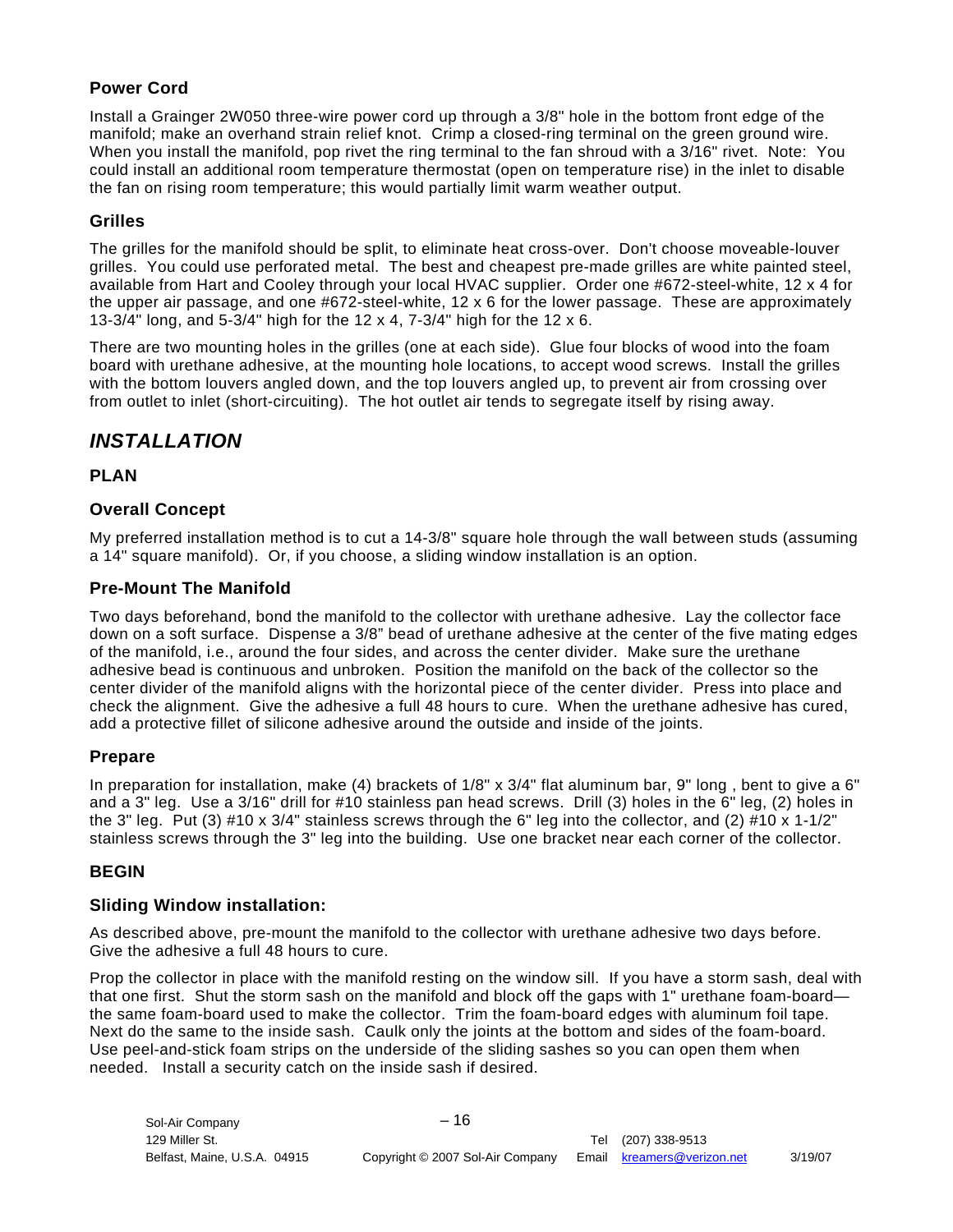#### **Wall installation:**

Make a small hole in the center of where you think you'd like the hole to be. Probe with a coat hanger to locate the studs. Measure the manifold and mark lines for a hole 3/8" bigger than the manifold dimensions. Cut the inside wall board with a utility knife. Stuff the insulation from the hole into the wall cavity. Square from the edges of the inside hole over to the outside wall, and drill holes at the corners to the outside. From the outside mark the lines, check the dimensions, and make them plumb and square. Use a saw to cut the hole.

#### **Flash the Hole (Wall Installation)**

Next, line the hole with a piece of aluminum flashing. This will be flush with the inside wall surface, with 3" wide ears bent to sit against the outside wall. To make this, cut a piece of flashing 60" long, and 3" wider than the wall thickness. Make a 90 degree, 3" wide bend down the length of the piece. Make cuts through the 3" leg, to allow you to wrap it around the outside of your 14" square manifold, making 90 degree bends at the four manifold corners. Set the manifold aside to attach to the collector later, from inside the house. Staple the pre-bent flashing into place in the hole, putting some staples inside the hole and at least four in each outside ear. Caulk under the ears (don't neglect the corners) with silicone adhesive.

#### **Pre-Mount the Upper Brackets**

Mount the upper two mounting brackets to the collector (use (3) #10 x 3/4" stainless screws). Take care to locate the brackets so the collector will be spaced about 9/16" away from the wall (or from the clapboard bottom edges, if you have clapboards; and locate the brackets so they fall just under a clapboard edge).

Before you place the collector against the wall, press sticky-back foam seal strips (3/16" thick x 1-1/2" wide, the type used to mount camper caps onto pickup trucks) to the back of the collector around the 11- 1/2" square manifold hole. Space the foam strips 1-3/4" away from the hole edge. Build up three layers of the strips, so the seal is 9/16" thick.

#### **Prop the Collector In Position**

Now use short pieces of 2x6, on edge, as braces under the collector to raise it to the right height on the wall (so the foam seal rests on the flashing ears). Use a long 2x4 as a brace to keep the top brackets of the collector against the house. Use a level to get the collector plumb. Now take the manifold inside the house. To check whether the collector is aligned with the hole, insert the manifold into the hole and check that the center divider lines up with the C-baffle in the collector case. Readjust everything until it's plumb and aligned.

Outside, fasten the upper collector brackets first, then install the lower ones (keep the collector vertical, viewed from both ways. From the inside, with the manifold removed, use silicone adhesive to caulk around the perimeter of the hole against the foam seal. Completely fill the space between the collector and the flashing.

#### **Install the Manifold (Wall Installation)**

To install the manifold, lay a generous 1/2" bead of urethane adhesive around the manifold rear edges and across the center divider. Place it in the hole, and press it onto the collector. It should stay there by itself, or you can wedge it in position to cure overnight. You can immediately caulk the gap around the manifold at the inside wall with siliconized latex caulk. For a finished look, trim with quarter-round or picture frame molding.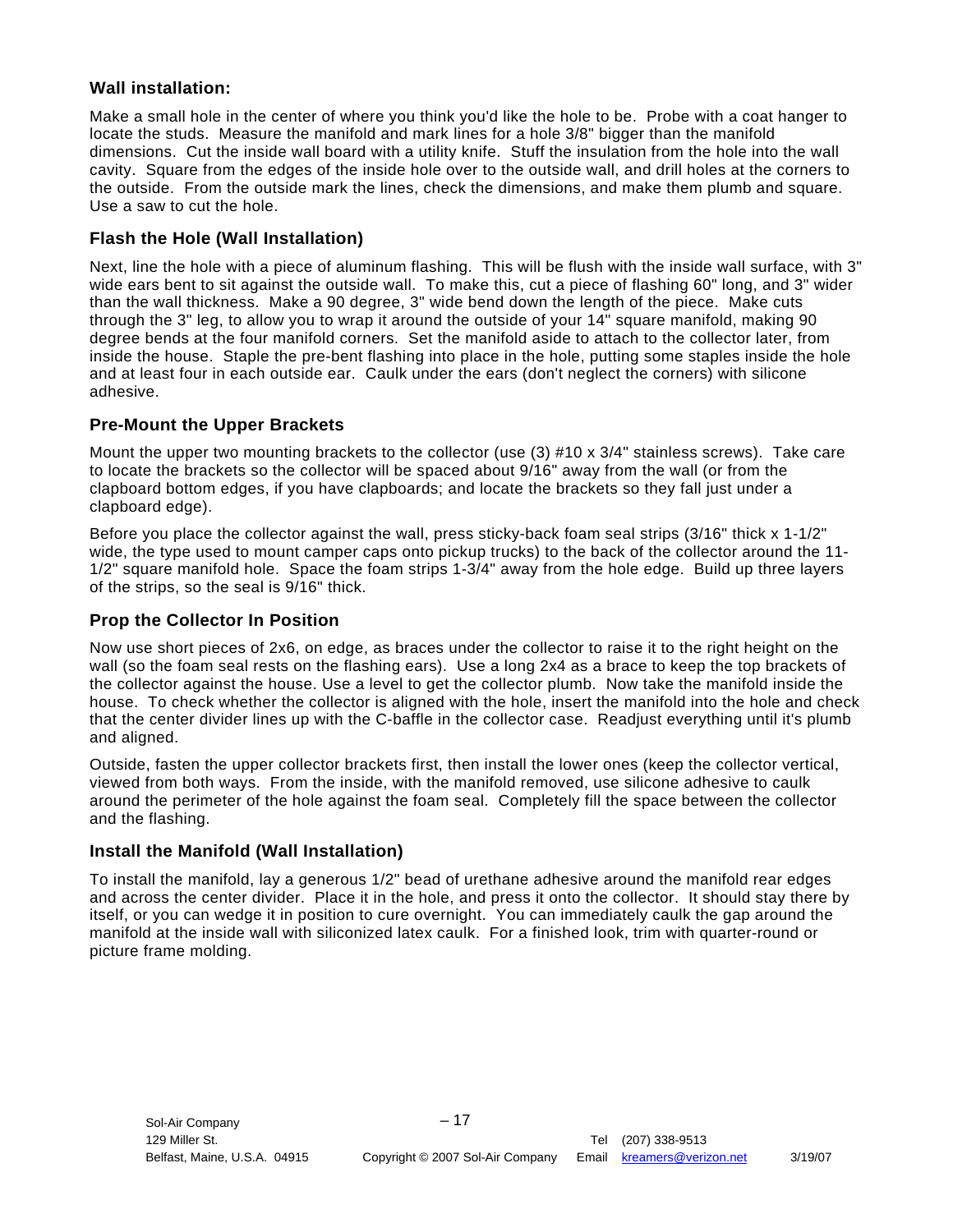### *STAGNATION CAVEAT*

As stated earlier, DO NOT impede the air flow without covering the collector, as this may allow high temperatures to build up and damage the unit. To stop the unit from producing heat in summer (by thermosyphoning even with the fan unplugged) without damaging the unit, you must cover it, not simply close, or stop up, the manifold openings.

#### **Collector Cover (for Summer)**

For the cover, use white canvas or poly-tarp material, with a 1/8" braided nylon cord sewn into a wide hem. No need to make it into a box shape—just make it rectangular, 12" larger than the collector in both directions. Lop each corner off at a 45 degree angle. Cut on line connecting points 12" in each direction from each corner. Fold a hem on each side on a line 3" from the edge. Sew the 1/8" cord into the hems all around in a continuous length, and leave some extra cord length for tying a knot. Tie a small loop in one end of the cord.

To hold the cover in place, drive two screws (aluminum, round head, #8 x 3/4") into the case near each corner. Locate them 3-1/4" back from the front edge and 1" from the corner edge. Let the heads protrude 3/16". Put the cover on with the "good" side out, so the hems are hidden. Run the nylon cord behind the screws at each corner. Thread the bitter end through the loop end, pull tight, and tie a secure knot.

### *LARGER ARRAYS*

In scaling up, keep these points in mind:

1. The geometry shown in the accompanying illustration permits daytime thermosyphoning, and discourages nighttime thermosyphoning (the descending and rising legs of the flow circuit are both at outside temperature at night, and are of nearly equal height). If you change to a different flow layout, you may need an anti-backdraft damper.

A manifolded array could use collectors 4 feet wide (any height), divided into left and right bays (rising and descending legs) by a vertical baffle, with the bays interconnected at top or bottom by a gap in the baffle, with the absorber mounted on rails in each half, on one long diagonal from inlet to outlet.

- 2. With more than 25 square feet (one good-size collector) per room, room overheating becomes a concern in warm or hot weather. Make sure the collector temperatures do not climb too high. You should cover the collectors in summer , and you may also want large sized automatic or manual collector vents at the bottom and top of each collector. This overheating concern is what gave rise to Sol-Air's AutoVent control, which makes possible a four season SHVC (Solar Heating and Ventilation Cooling) system.
- 3. A large array manifolded with a single fan should be segmented into areas (separate collectors) with a parallel-flow circuit. You might need to restrict the higher-flow collectors to get the array balanced.
- 4. You could use "in-at-the-bottom, out-at-the-bottom" collectors manifolded in parallel. These could be served by a split over-and-under manifold duct located at floor level on the inside wall, that might not be too intrusive. It might be three to four inches thick out from the wall, by two feet in height. The bottom 12 inches would be the intake manifold, with an intake grille located at one side of the room; the lower part would be divided from the top 12 inches, the outlet manifold, with a grille at the other side of the room. Or, there could be small outlet grilles located all along the top of the outlet duct and small intake grilles located all along the intake duct.

In this scheme, the entry and exit connections to the collector are all located low in the collector. This arrangement tends to thermosyphon at night, in either direction unpredictably; it will need a positive manual damper, or a timed electro-mechanical damper, that prevents nighttime flow in either direction.

5. An alternative scheme that needs no damper is to place the over-and-under manifold duct near the ceiling, serving "in-at-the-top, out-at-the-top" collectors manifolded in parallel. There would be an auxiliary inlet duct connecting to the inlet half of the split over-and-under manifold. It would descend to the floor at one side of the room. there would be an auxiliary outlet duct connecting to the outlet half of the manifold, descending to the floor at the other side of the room (i.e. one descending duct at the left side and one descending duct at the right side of the room, at the corners against the outside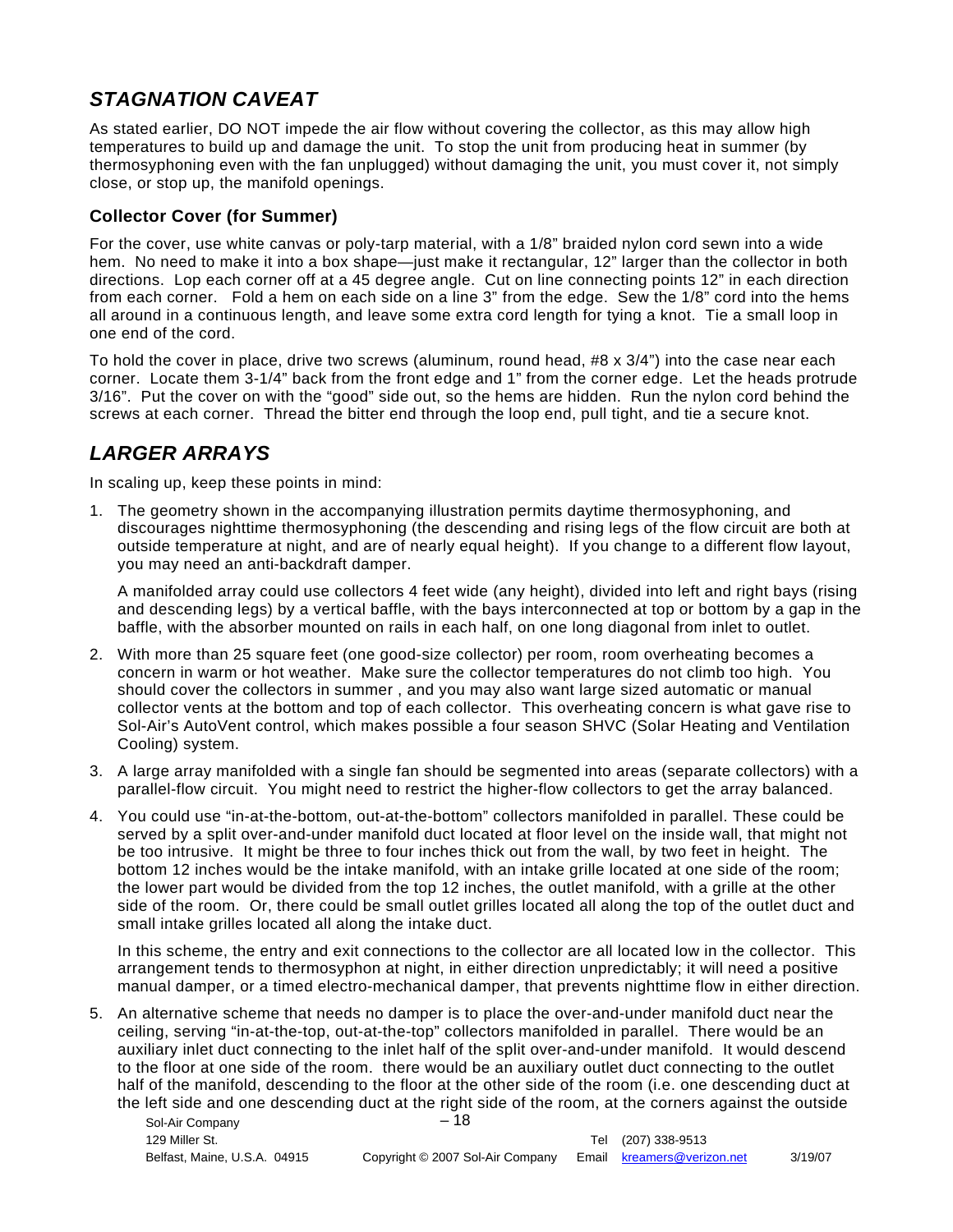wall). The reason for the descending ducts inside the room is to receive the coolest inlet air and distribute heated air low in the room.

In this scheme, the entry and exit connections to the collector are located high in the collector. So, the descending and rising outside legs of the flow circuit are both at outside temperature at night, the inside descending and rising legs are at inside temperature, and all are of nearly equal height, so you don't need any damper.

### *SOL-AIR COMPANY'S PRODUCT – THE SHVC*

Sol-Air Company's SHVC™ (Solar Heating and Ventilation Cooling) solar system—the world's only modular year-round solar comfort system—offers a realistic payback and a 20-year+ working life. The SHVC solar system provides energy, comfort and safety, automatically and efficiently, all year.

The SHVC employs Sol-Air's Transorber™ Selective Matrix™ Solar Absorber, a new material that has a surface area more than fifty times that of a flat plate. A big improvement over earlier absorbers for airheating solar systems, it is both efficient and inexpensive. As a result the SHVC solar system provides better efficiency at lower cost than either photovoltaic (PV) or domestic hot water solar systems (SDHW).

The system is packaged as a single wall-mounted module, for easy installation. It provides space-heating in cold weather, ventilation cooling in warm weather, and both cool-air conservation and system safety in hot weather, all automatically. The SHVC system's year-round capability distinguishes it from the seasonal "air panel" or "hot air collector". A patented room-temperature-responsive control transitions the system between four operating modes, hands-off, year-round.

Although they are the most cost-effective form of solar utilization, overheating in conventional air systems gave rise to Sol-Air's AutoVent control, which makes the four-season SHVC system possible. The system has four ports—an inlet port and an outlet port are located at both the interior and the exterior. The AutoVent™ Adaptive Air Handler comprises separate three-way valves, one for the inlet ports, and the other for the outlet ports. The valves and their non-electric phase-change actuators are integrated into a drop-in control, the AutoVent™ Adaptive Air Handling Control. The AutoVent control is available separately for use in kits and homebuilt systems.

As the room temperature rises in warm weather, the control initiates room ventilation. In hot weather, it seals the inside ports while continuing to move outside air through the collector to prevent overheating. The SHVC solar system thus conserves cool inside air, and allows conventional A/C to operate normally. You don't need cover the system manually to prevent overheating, or uncover it to resume heating. The system returns to the solar heating mode automatically on room temperature demand, maximizing yearly heat production.

Please contact us!

**Bill Kreamer, President** 

**Sol-Air Company 129 Miller St. Belfast, ME 04915** 

**Tel 207-338-9513 kreamers@verizon.net**